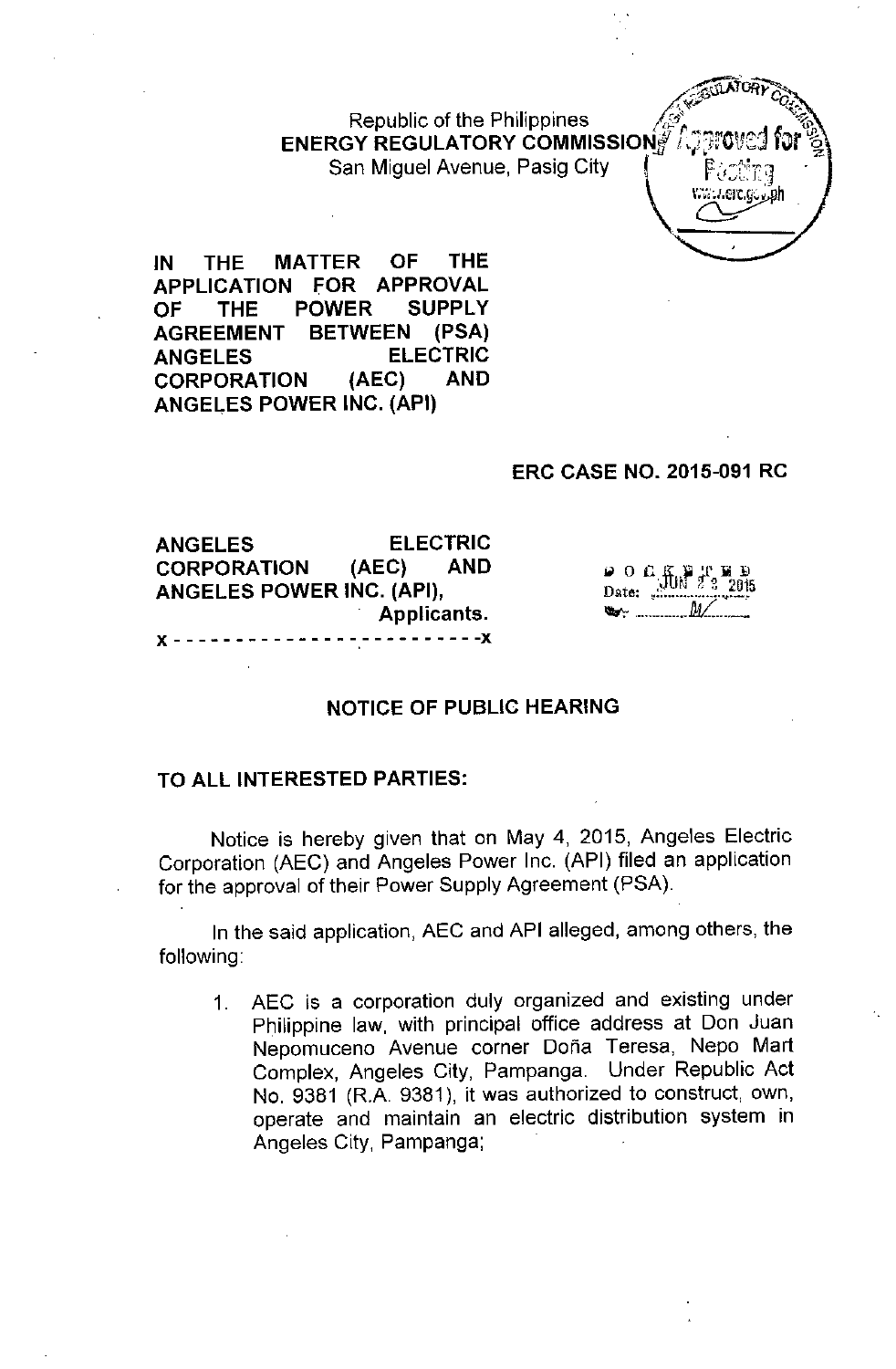- 2. **API** is a power generation company duly organized under Philippine law, with principal office address at 1905 Robinsons Equitable Tower, **ADB** Avenue corner Poveda St., Ortigas Center, Pasig City;
- 3. AEC currently sources its power supply from the following power provider: a) GNPower Mariveles Co. Ltd. (GNPOWER) under a Power Purchase and Sale Agreement (PPSA [72 MW baseload]) expiring on February 26, 2029; b) Angeles Power Inc. (22MW-peaking) under an Amended Electricity Purchase Agreement (AEPA) expiring on December 25, 2016; and c) the rest (imbalance) from the Wholesale Electricity Spot Market (WESM);
- 4. Considering that AEC's AEPA with API is due to expire on December 25, 2016, AEC issued requests for proposals to several power suppliers. The request soiicited proposals for the supply of 22 MW of peak power for a term of at least ten (10) years. AEC is to select a power supplier under a least cost approach and on terms most advantageous to AEC',
- 5. All of the three (3) potential power suppliers with peaking power plants responded to the invitation to submit proposals. Out of the three (3) power suppliers who responded, one (1) power supplier submitted a nonresponsive offer. Thus, only two (2) power suppliers were considered in the selection process;
- 6. The evaluations conducted on the offers received disclosed the following results: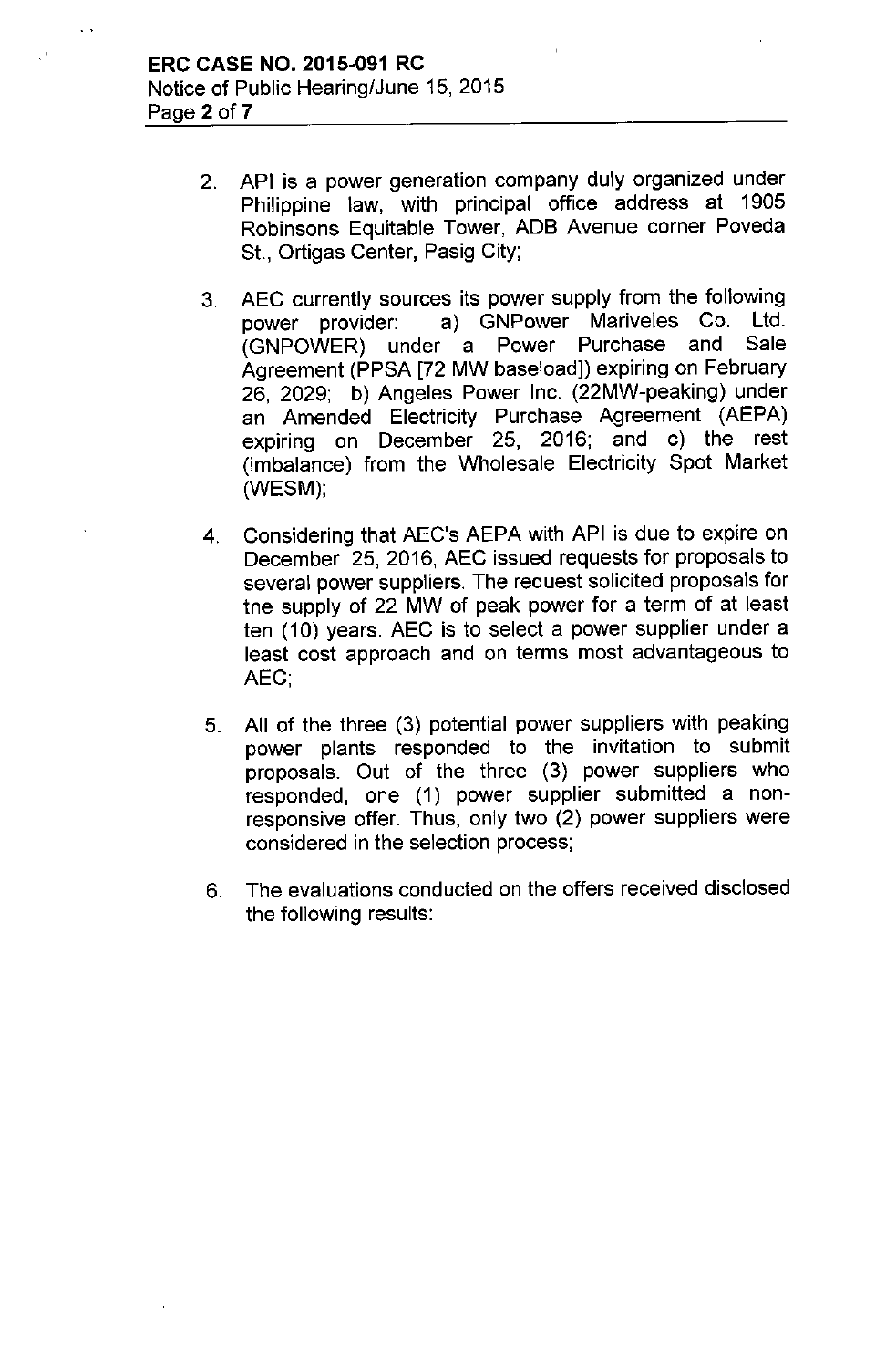Notice of Public Hearing/June 15, 2015 Page 3 of 7

#### SUPPLIER A {ANGELES POWER INC,}

APRIL 2014 POWER BILL

# SUPPLIER B

| test period: |  |
|--------------|--|
| CONSUMPTION: |  |

5,089,427 kWh

| Basic Charges:                |           | <b>Rate</b>          | Amount            |                      | <b>Basic Charges:</b> |           | <b>Rate</b> |               | Amount        |
|-------------------------------|-----------|----------------------|-------------------|----------------------|-----------------------|-----------|-------------|---------------|---------------|
| Capacity Fee (PAW)            | 22,000    | 286.50               | 6,303,000.00<br>ρ |                      | Capacity Fee (P/kW)   | 22,000    | 366.67 P    |               | 8,066,740.00  |
| O&M Fees:                     |           |                      |                   |                      | O&M Fees:             |           |             |               |               |
| Fixed (P/kW)                  | 22,000    | 411.51               | 9,053,220.00      |                      | Fixed (P/kW)          | 22,000    | 415.57      |               | 9,142,540.00  |
| Variable (P/kWh)              | 5,089,427 | 0.4786               | 2,435,799.76      |                      | Variable (P/kWh)      | 5,089,427 | 0.4011      |               | 2,041,369.17  |
| Energy Fee (P/kWh)            | 5,089,427 | 7.3841               |                   | 37,580,837.91        | Energy Fee (P/kWh)    | 5,089,427 | 7.1168      |               | 36,220,434.07 |
| TOTAL                         |           |                      | 55,372,857.67     | <b>TOTAL</b>         |                       |           | Е           | 55,471,083.24 |               |
| Average Rate (P/kWh)          |           |                      | 10.88             | Average Rate (PikWh) |                       |           |             | 10.90         |               |
| Add: Line Loss                |           | Add: Line Loss       |                   |                      |                       | 0.07      |             |               |               |
| 10.88<br>Average Rate (P/kWh) |           | Average Rate (P/kWh) |                   |                      |                       | 10.97     |             |               |               |

- 7, AEC selected API as the winning power supplier as it found the latter's offer to be the least cost supply, In addition, it gave AEC a more secure and reliable power supply considering that API is embedded to AEC's distribution system;
- 8, On March 24, 2015, AEC and API entered into a PSA whereby API will supply to AEC 22 MW of peaking power commencing from the December 26, 2016 to December 25, 2026, The salient provisions of the said PSA are as follows:

| <b>Tariff Components</b>          | Rate                                                                                                  |  |  |  |
|-----------------------------------|-------------------------------------------------------------------------------------------------------|--|--|--|
| Fee<br>Capacity<br>(PhP/kW/Month) | 286.50 x Contracted Capacity<br>- or<br>Registered Maximum demand,<br>whichever is higher             |  |  |  |
| Fixed<br>O&M.<br>(PhP/kW/Month)   | 410.34 x CPI adjustment x Contracted<br>Capacity or Registered Maximum<br>Demand, whichever is higher |  |  |  |
| Variable<br>O&M,<br>(PhP/kWh)     | 0.4772 x CPI Adjustment x Actual<br>kWhrs                                                             |  |  |  |
| Energy Fee (PhP/kWh)              | 0.2597 liter/kWhr x Actual Cost of<br><b>Bunker Consumed x Actual kWhrs</b>                           |  |  |  |

"Forced Outage - In case SELLER experiences forced outage when dispatched by BUYER, SELLER shall procure replacement power from an alternative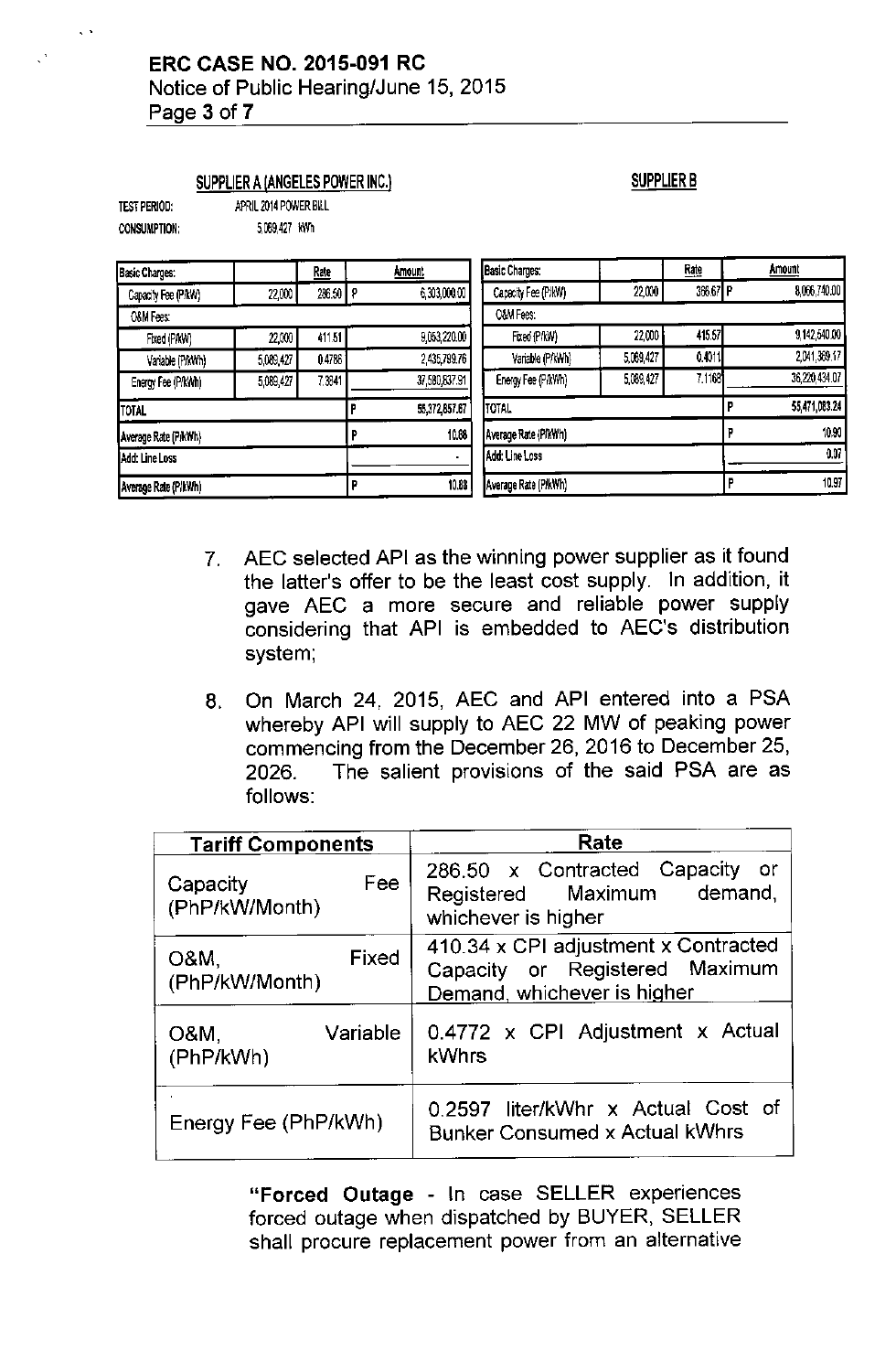$\bar{\mathbf{v}}$  .

source and BUYER shall accordingly pay for the replacement power at the same tariff rates provided herein. Any incremental cost shall be borne by the SELLER.";

9. A rate impact simulation of the PSA on AEC's Generation Charge for May 2014 billing period disclosed the following results:

| <b>ACTUAL:</b>                        |                                                 |                |               |           |           |  |
|---------------------------------------|-------------------------------------------------|----------------|---------------|-----------|-----------|--|
|                                       | <b>MAY 2014 BILLING (ÁPRIL '14 POWER BILLS)</b> |                |               |           |           |  |
| <b>SUPPLIERS</b>                      |                                                 | AMOUNT         | <b>ENERGY</b> | Ave P/kWh |           |  |
|                                       |                                                 |                |               |           |           |  |
| <b>GNPOWER</b>                        | P                                               | 137,246,470.05 | 31,216,571    | P         | 4.3966    |  |
| <b>WESM</b>                           |                                                 | 61,972,303.16  | 8,392,410     |           | 7.3843    |  |
| API                                   |                                                 | 60,746,730.51  | 5,089,427     |           | 11.9359   |  |
| <b>TOTAL</b>                          | P                                               | 259,965,503.72 | 44,698,408    |           | 5.8160    |  |
| LESS: 50% PPD (GNPOWER)               |                                                 | (593,620.06)   |               |           |           |  |
| <b>NET GENERATION COST</b>            | P                                               | 259,371,883.66 | 44,698,408    |           |           |  |
|                                       |                                                 |                |               |           |           |  |
| <b>BLENDED GENERATION RATE(P/kWh)</b> |                                                 |                | P             | 5.8027    |           |  |
|                                       |                                                 |                |               |           |           |  |
| PROPOSED:                             |                                                 |                |               |           |           |  |
|                                       | MAY 2014 BILLING (APRIL '14 POWER BILLS)        |                |               |           |           |  |
| <b>SUPPLIERS</b>                      |                                                 | AMOUNT         | <b>ENERGY</b> |           | Ave P/kWh |  |
|                                       |                                                 |                |               |           |           |  |
| <b>GNPOWER</b>                        | Р                                               | 137,246,470.05 | 31,216,571    | P         | 4.3966    |  |
| <b>WESM</b>                           |                                                 | 61,972,303.16  | 8,392,410     |           | 7.3843    |  |
| API                                   | P                                               | 55,372,857.67  | 5,089,427     |           | 10.8800   |  |
| <b>TOTAL</b>                          | P                                               | 254,591,630.88 | 44,698,408    |           | 5.6958    |  |
| LESS: 50% PPD (GNPOWER)               |                                                 | (593,620.06)   |               |           |           |  |
| <b>NET GENERATION COST</b>            |                                                 | 253,998,010.82 | 44,698,408    |           |           |  |
|                                       |                                                 |                |               |           |           |  |
| <b>BLENDED GENERATION RATE(P/kWh)</b> |                                                 |                |               | Р         | 5.6825    |  |
| <b>INCREASE (DECREASE)</b>            |                                                 |                |               | P         | (0.1202)  |  |

|  | <u>RATE IMPACT ON BLENDED GENERATION RATE</u> |
|--|-----------------------------------------------|
|  |                                               |

- 10. AEC and API submitted the following documents in support of the instant application:
	- a. Power Supply Agreement (PSA);
	- b. Details of PSA:
		- b.1. Executive Summary
		- b.2. Sources of Funds/Financial Plans
			- 2.1. Debt/Equity Ratio
			- 2.2. Project Cost
			- 2.3. Annual Interest
			- 2.4. Computation of Return on Investment/WACC
			- 2.5. Certification from the Bank/Lending Institution specifying the principal amortization, term and interest during the cooperation period of the loan agreement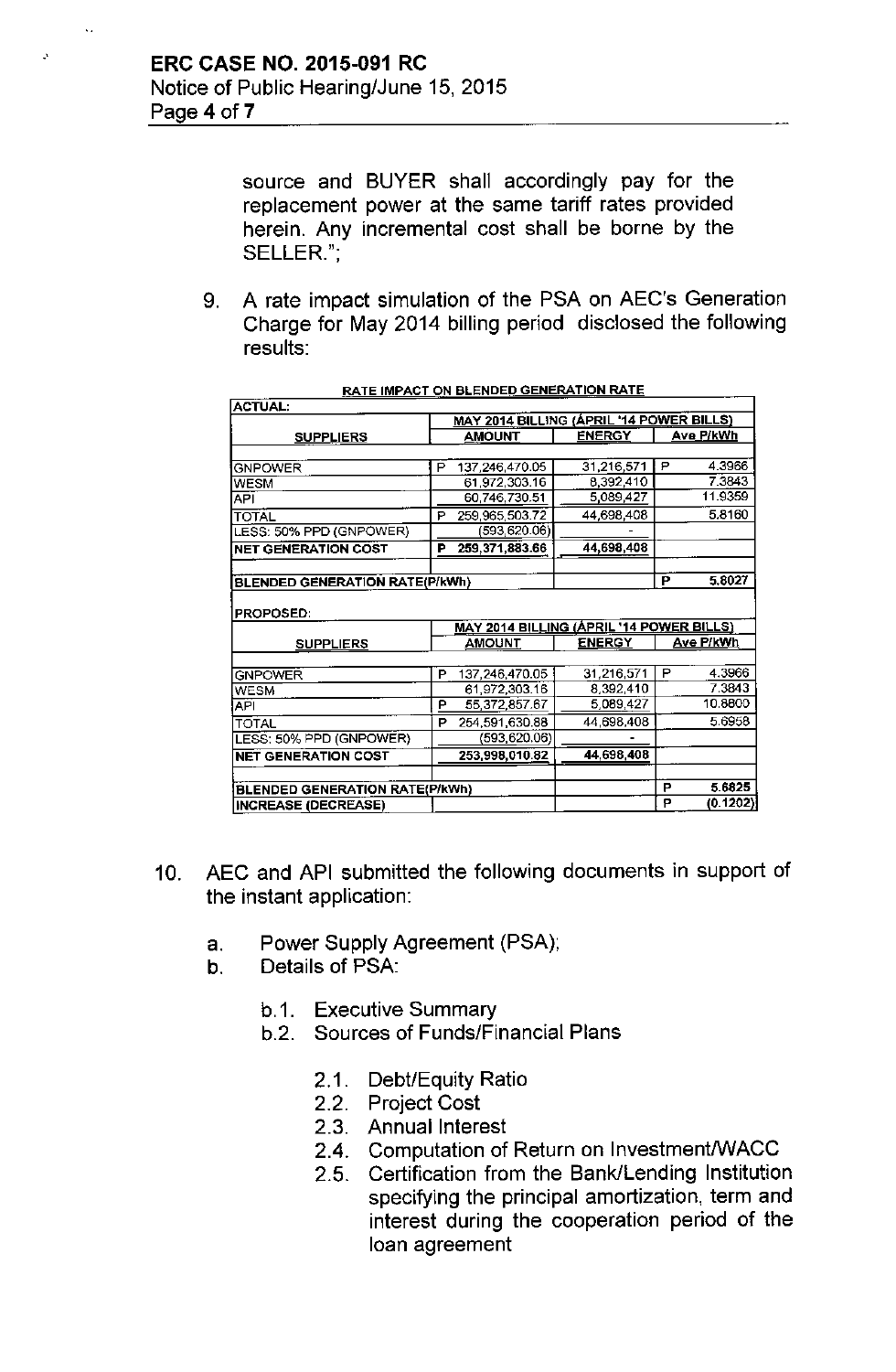- b.3. Purchased Power Rate
	- 3.1. Breakdown of the base prices of Operation and Maintenance, Capacity Fee, Fixed Operation Fee, and Energy Fee (provide computations)
	- 3.2. Sample Computation of Power Rates with the supporting documents on the assumptions taken
	- 3.3. If applicable, basis/rationale of indexation and level of indexation
- b.4. Cash Flow specifying the following:
	- 4.1. Initial Costs
	- 4.2. Breakdown of Operating and Maintenance Expenses and
	- 4.3. Minimum Energy Off-take (MEOT);
- c. Articles of Incorporation (AOI);
- d. SEC Certificate of Registration;
- e. Latest General Information Sheet;
- f. Environmental Compliance Certificate;
- g. Filed application for Certificate of Compliance (COC);
- h. Relevant technical and economic characteristics of generation capacity, installed capacity, mode of operation and dependable capacity of the plant;
- i. Approved AEC-API Amended Energy Purchase Agreement (existing);
- j. Single Line Diagram of API Connection Point;
- k. Distribution Development Plan (DDP) showing 2015-2024 forecasted load as submitted to DOE;
- I. Details of procurement process leading to selection of supplier - RFPs, proposals received, tender offers, etc.;
- m. Details of load forecast projections in accordance with latest DDP and the variability of those projections over the proposed contractual period, including estimation of the potential reduction in load due to retail competition. Any inconsistency shall be supported by relevant analysis;
- n. Transmission Service Agreement (TSA); and
- o. Average Daily Load Curve of AEC for 2014(Actual) and 2017(Forecasted); and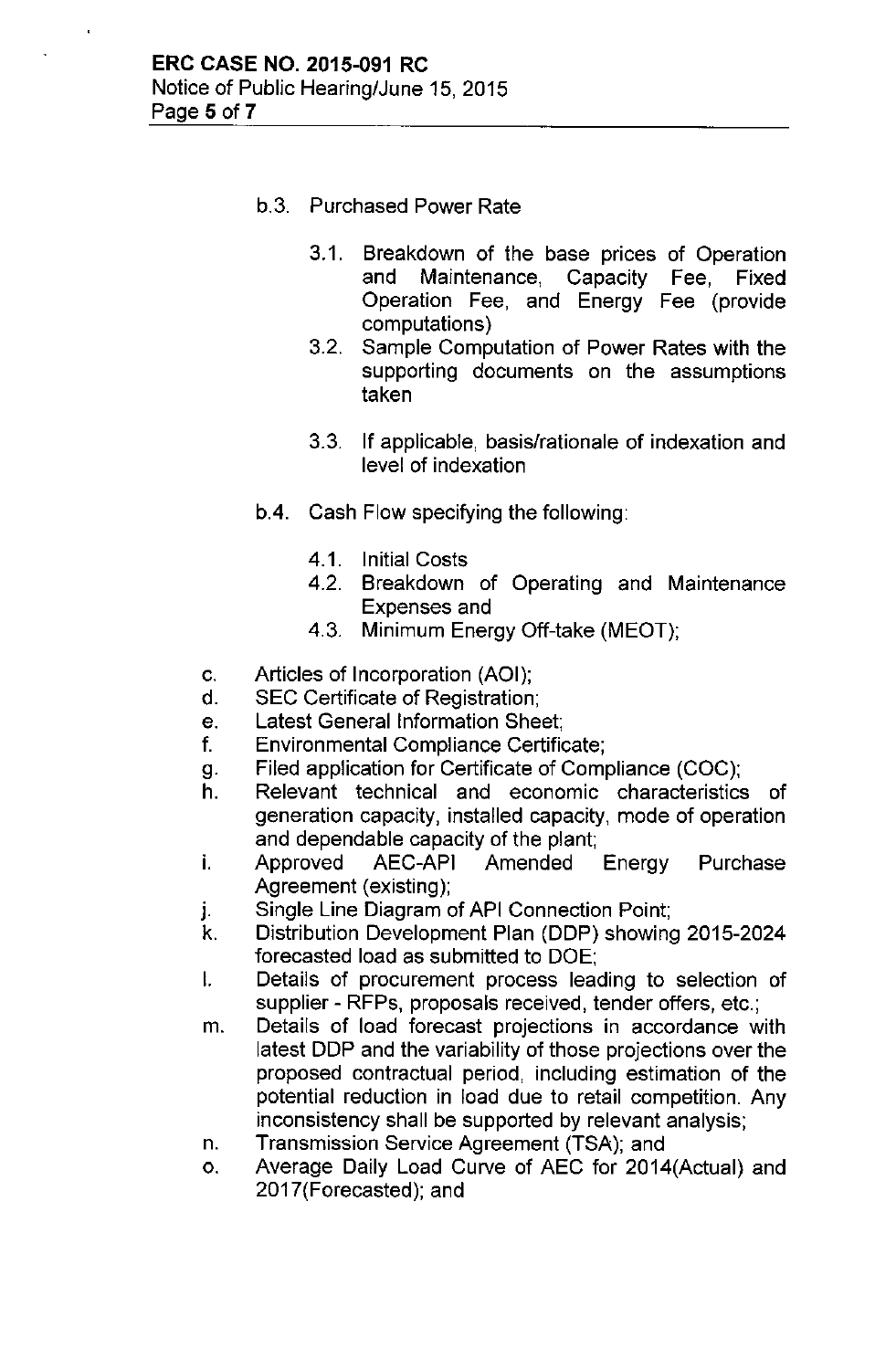11. They pray that after due notice and hearing, the Commission issue a Decision approving the proposed PSA.

The Commission has set the instant application for jurisdictional hearing, expository presentation, pre-trial conference and evidentiary hearing on July 24, 2015 (Friday) at ten o'clock in the morning (10:00 A.M.) at the AEC's Main Office, Don Juan Nepomuceno Avenue corner Dona Teresa, Nepo Mart Complex, Angeles City, Pampanga.

All persons who have an interest in the subject matter of the proceeding may become a party by filing, at least five (5) days prior to the initial hearing and subject to the requirements in the ERC's Rules of Practice and Procedure, a verified petition with the Commission giving the docket number and title of the proceeding and stating: (1) the petitioner's name and address; (2) the nature of petitioner's interest in the subject matter of the proceeding, and the way and manner in which such interest is affected by the issues involved in the proceeding; and (3) a statement of the relief desired.

All other persons who may want their views known to the Commission with respect to the subject matter of the proceeding may file their opposition to the application or comment thereon at any stage of the proceeding before the applicants conclude the presentation of their evidence. No particular form of opposition or comment is required, but the document, ietter or writing should contain the name and address of such person and a concise statement of the opposition or comment and the grounds relied upon.

All such persons who may wish to have a copy of the application may request the applicants, prior to the date of the initial hearing, that they be furnished with a copy of the application. The applicants are hereby directed to furnish all those making such request with copies of the application and its attachments, subject to reimbursement of reasonable photocopying costs. Likewise, any such person may examine the application and other pertinent records filed with the Commission during the usual office hours.